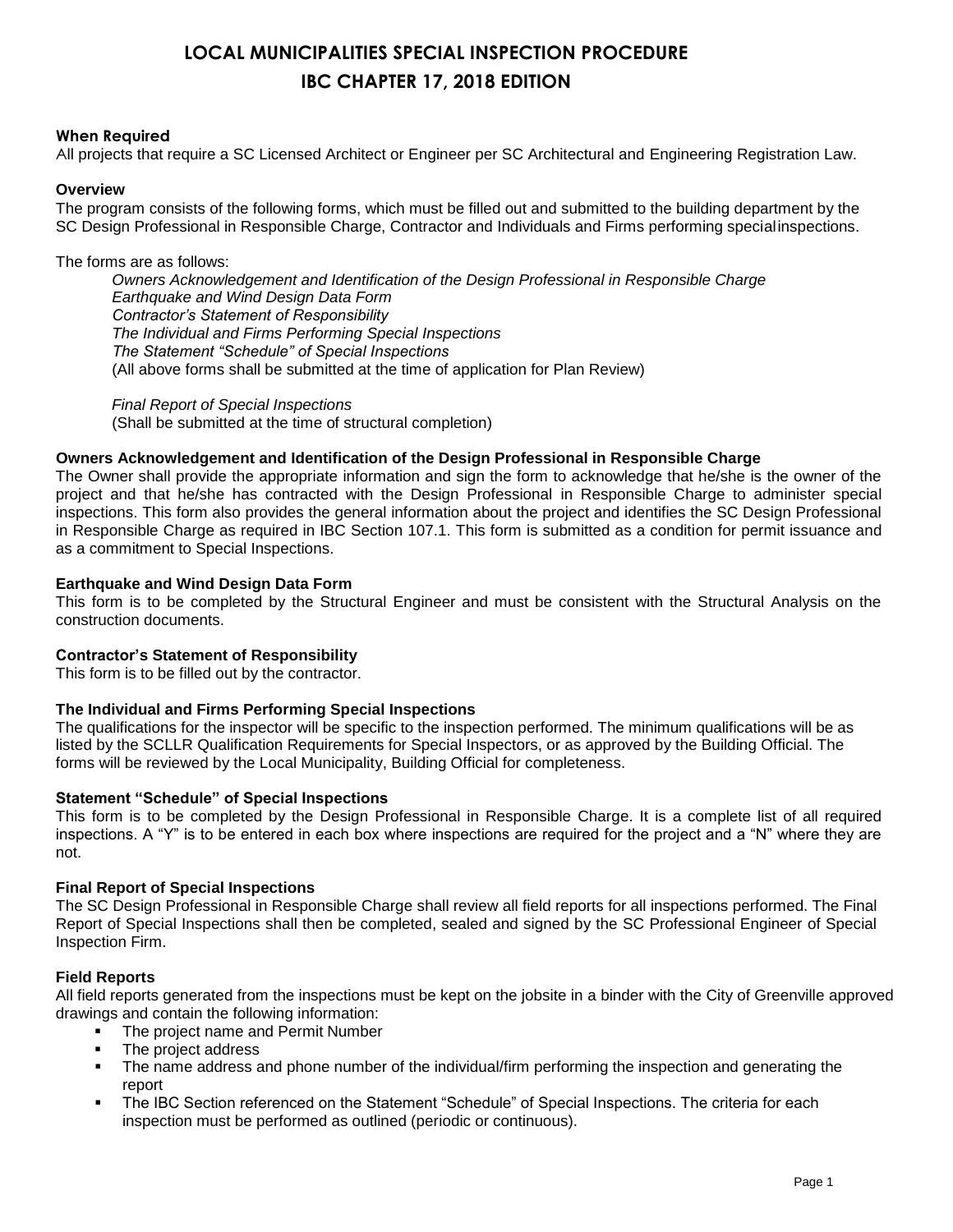### **OWNERS ACKNOWLEDGEMENT AND IDENTIFICATION OF THE DESIGN PROFESSIONAL IN RESPONSIBLE CHARGE**

| Project: <u>December 2008</u>                                                                                                                                                                                                                                                                                                                                                                                                                                                                                                                                        |                                                                                                                 | Application No. |
|----------------------------------------------------------------------------------------------------------------------------------------------------------------------------------------------------------------------------------------------------------------------------------------------------------------------------------------------------------------------------------------------------------------------------------------------------------------------------------------------------------------------------------------------------------------------|-----------------------------------------------------------------------------------------------------------------|-----------------|
|                                                                                                                                                                                                                                                                                                                                                                                                                                                                                                                                                                      |                                                                                                                 |                 |
|                                                                                                                                                                                                                                                                                                                                                                                                                                                                                                                                                                      |                                                                                                                 |                 |
|                                                                                                                                                                                                                                                                                                                                                                                                                                                                                                                                                                      |                                                                                                                 |                 |
|                                                                                                                                                                                                                                                                                                                                                                                                                                                                                                                                                                      |                                                                                                                 |                 |
| I hereby acknowledge that I am the owner of the project referenced above and I have contracted with the<br>design professional listed below to act as my agent in contracting and coordinating the required special<br>inspections for the project.                                                                                                                                                                                                                                                                                                                  |                                                                                                                 |                 |
| Owners Signature                                                                                                                                                                                                                                                                                                                                                                                                                                                                                                                                                     |                                                                                                                 | Date            |
| SC Registered Design Professional in Responsible Charge:                                                                                                                                                                                                                                                                                                                                                                                                                                                                                                             |                                                                                                                 |                 |
|                                                                                                                                                                                                                                                                                                                                                                                                                                                                                                                                                                      |                                                                                                                 |                 |
|                                                                                                                                                                                                                                                                                                                                                                                                                                                                                                                                                                      |                                                                                                                 |                 |
|                                                                                                                                                                                                                                                                                                                                                                                                                                                                                                                                                                      | Phone: F-Mail Address: F-Mail Address: All Annual Address: All Annual Address: All Annual Address: All Annual A |                 |
| This Owners Acknowledgement and Identification of the Design Professional in Responsible Charge is submitted as a condition for<br>permit issuance in accordance with the Special Inspection requirements of the International Building Code, Chapter 17. It includes a<br>Schedule of Special Inspection Services applicable to this project as well as the name of the Special Inspector(s) and the identity of<br>other approved agencies that are to be retained for conducting these inspections.                                                               |                                                                                                                 |                 |
| The Special Inspector shall keep records of all inspections and shall furnish inspection reports to the Design Professional in Responsible<br>Charge and the Building Official. Discovered discrepancies shall be brought to the immediate attention of the Contractor for correction.<br>If such discrepancies are not corrected, the discrepancies shall be brought to the attention of the Design Professional in Responsible<br>Charge and the Building Official. The Special Inspection program does not relieve the Contractor of his or her responsibilities. |                                                                                                                 |                 |
| A Final Report of Special Inspections documenting completion of all required Special Inspections and correction of any discrepancies<br>noted in the inspections shall be submitted prior to issuance of a Certificate of Occupancy.                                                                                                                                                                                                                                                                                                                                 |                                                                                                                 |                 |
| Job site safety and means and methods of construction are solely the responsibility of the Contractor.                                                                                                                                                                                                                                                                                                                                                                                                                                                               |                                                                                                                 |                 |
| Design Professional in<br>Responsible Charge:                                                                                                                                                                                                                                                                                                                                                                                                                                                                                                                        | <b>Individual Seal</b>                                                                                          | Firm Seal       |
| Signature<br>Date                                                                                                                                                                                                                                                                                                                                                                                                                                                                                                                                                    |                                                                                                                 |                 |
| Reviewed by Code Official                                                                                                                                                                                                                                                                                                                                                                                                                                                                                                                                            |                                                                                                                 |                 |
| Type or print name                                                                                                                                                                                                                                                                                                                                                                                                                                                                                                                                                   |                                                                                                                 |                 |
| Signature<br>Date                                                                                                                                                                                                                                                                                                                                                                                                                                                                                                                                                    |                                                                                                                 |                 |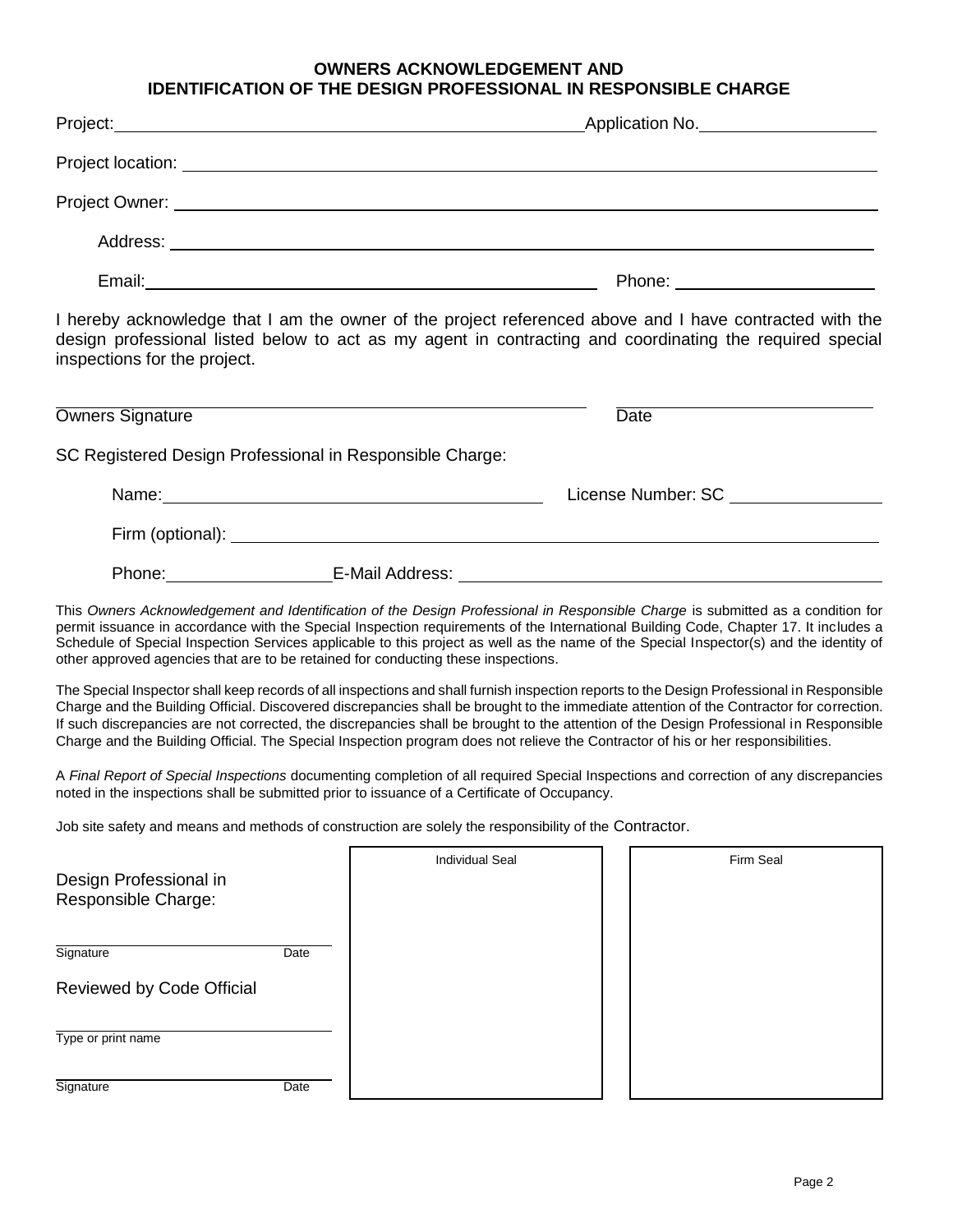## **Earthquake and Wind Design Data Form**

IBC Section 1609 Wind Loads and Section 1613 for Earthquake Loads

Project Application No.

IBC Section 1603.1.5 "The following information related to seismic loads shall be shown, regardless of whether seismic loads govern the design of the lateral-force-resisting system of the structure":

| 1. Risk Category<br>IBC 1604.5 (IBC Table 1604.5)                                                                                                                                                                                   | 2016 ASCE 7, Table 1.5-2 | Importance Factor <b>Fig. 1000</b> |           |
|-------------------------------------------------------------------------------------------------------------------------------------------------------------------------------------------------------------------------------------|--------------------------|------------------------------------|-----------|
| 2. Mapped spectral response accelerations $S_5$ and $S_1$ and $S_2$<br>USGS website, http://earthquake.usgs.gov/, IBC1613.2.1                                                                                                       |                          |                                    |           |
| 3. Site Class: ISO 3.2.2 - Verify by soil test 1803.2, 2010 ASCE 7, Table 20.3-1                                                                                                                                                    |                          |                                    |           |
| 4. Spectral Response Coefficients $S_{DS}$ $S_{D1}$ $S_{D1}$ $S_{D1}$ $S_{D2}$ .                                                                                                                                                    |                          |                                    |           |
| 5. Seismic Design Category<br>IBC Section 1613.2.5 and IBC Tables 1613.2.5(1) and 1613.2.5(2) Note: Most severe shall apply.                                                                                                        |                          |                                    |           |
| 6. Basic Seismic Force Resisting System <b>Example 2018</b> Service Control of the Service Control of the Service Control of the Service Control of the Service Control of the Service Control of the Service Control of the Servic |                          |                                    |           |
|                                                                                                                                                                                                                                     |                          |                                    |           |
|                                                                                                                                                                                                                                     |                          |                                    |           |
|                                                                                                                                                                                                                                     |                          |                                    |           |
| IBC Section 1603.1.4 "The following information related to winds loads shall be shown, regardless of whether                                                                                                                        |                          |                                    |           |
| wind loads govern the design of the lateral-force-resisting system of the building":<br>1. Ultimate Design Wind Speed (3 Second Gusts) $V_{ult}$ and (Nominal) $V_{asd}$<br>IBC Section 1609.3.1 (Equation 16-33)                   |                          |                                    |           |
|                                                                                                                                                                                                                                     |                          |                                    |           |
| 3. Wind Exposure _______________                                                                                                                                                                                                    | IBC Section 1609.4.3     |                                    |           |
|                                                                                                                                                                                                                                     |                          |                                    |           |
| 5. Design wind pressures to be used for exterior component and cladding materials (psf)                                                                                                                                             |                          |                                    |           |
| A SC Licensed Engineer to affix seal on this document<br>and provide phone number.                                                                                                                                                  |                          | <b>Individual Seal</b>             | Firm Seal |
|                                                                                                                                                                                                                                     |                          |                                    |           |
|                                                                                                                                                                                                                                     |                          |                                    |           |

Email

| . |  | _____ |
|---|--|-------|
|   |  |       |
|   |  |       |
|   |  |       |
|   |  |       |
|   |  |       |
|   |  |       |
|   |  |       |
|   |  |       |
|   |  |       |
|   |  |       |
|   |  |       |
|   |  |       |
|   |  |       |
|   |  |       |
|   |  |       |
|   |  |       |
|   |  |       |
|   |  |       |
|   |  |       |
|   |  |       |
|   |  |       |
|   |  |       |
|   |  |       |
|   |  |       |
|   |  |       |
|   |  |       |
|   |  |       |
|   |  |       |
|   |  |       |
|   |  |       |
|   |  |       |
|   |  |       |
|   |  |       |
|   |  |       |
|   |  |       |
|   |  |       |
|   |  |       |
|   |  |       |
|   |  |       |
|   |  |       |
|   |  |       |
|   |  |       |
|   |  |       |
|   |  |       |
|   |  |       |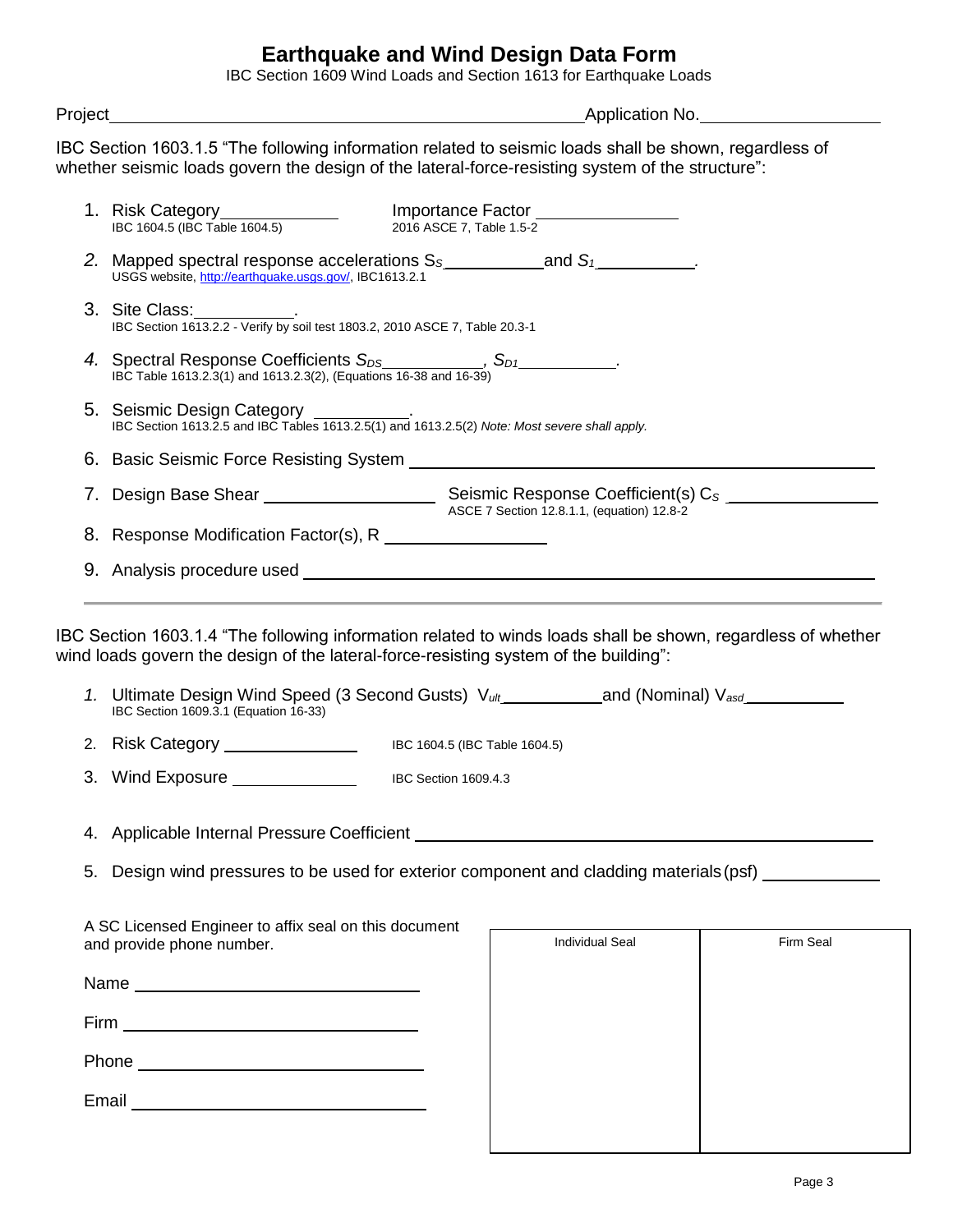# **Contractor Statement of Responsibility**

Project Application No.

**IBC 1704.4 Contractor(s) responsibility**: For the construction of a seismic-force-resisting system, designated seismic system, wind or seismic resisting component listed the Statement of Special Inspections.

| Project Name: <u>Name:</u> Name: Name: Name: Name: Name: Name: Name: Name: Name: Name: Name: Name: Name: Name: Name: Name: Name: Name: Name: Name: Name: Name: Name: Name: Name: Name: Name: Name: Name: Name: Name: Name: Name: Na |
|-------------------------------------------------------------------------------------------------------------------------------------------------------------------------------------------------------------------------------------|
|                                                                                                                                                                                                                                     |
| Contractor's Name: Law and Contractor's Name: Law and Contractor's Name: Law and Contractor's Name:                                                                                                                                 |
|                                                                                                                                                                                                                                     |
|                                                                                                                                                                                                                                     |
| Contractor's License Number: \\owerd{\\state\} \\state\} \\state\} \\state\} \\state\} \\state\} \\state\} \\state\} \\state\} \\state\} \\state\} \\state\} \\state\} \\state\} \\state\} \\state\} \\state\} \\state\} \\sta      |
|                                                                                                                                                                                                                                     |
|                                                                                                                                                                                                                                     |

1. I hereby acknowledge that I have read and am aware of the special requirements contained in the Statement of Special Inspections.

2. I hereby acknowledge that control will be exercised to obtain conformance with the construction documents reviewed by the Building Official.

3. The reports will be put in a 3 ring binder that is kept on the job site with the Reviewed Plans/Documents. The documents in the binder shall be kept in the order referenced in the "Statement of Special Inspections"

4. Upon entry of the "Final Report of Inspections" the Special Inspection Binder shall be delivered to:

Local Municipality Building Department

5. Control of this process will be exercised by:

| Nar<br>------ | D.<br>___ | -Ma<br>.<br>. .<br>. |  |
|---------------|-----------|----------------------|--|
|               |           |                      |  |

Position in the Organization:

Signature Date

Print Name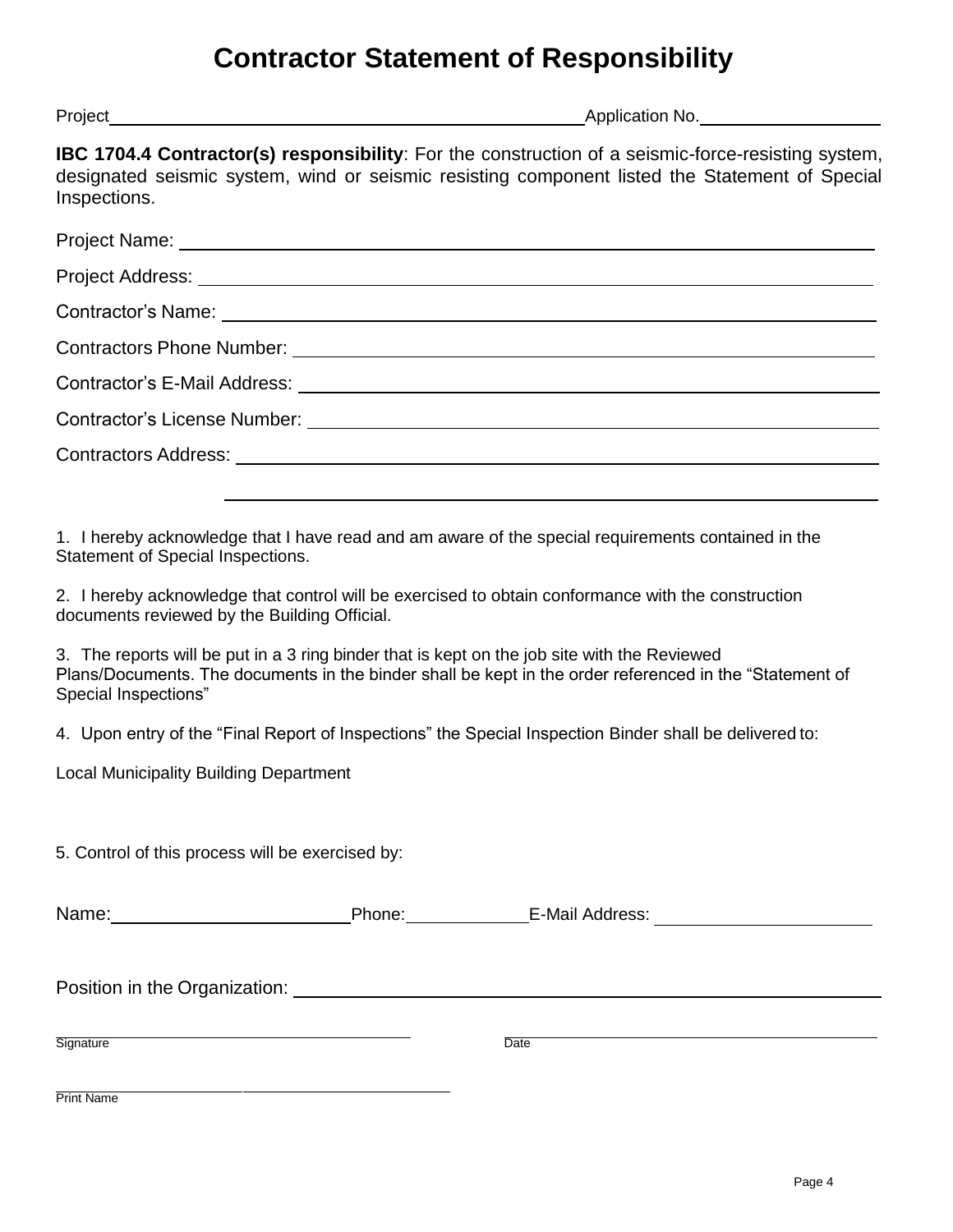### **INDIVIDUALS AND FIRMS PERFORMING SPECIAL INSPECTIONS**

(MUST BE LICENSED OR REGISTERED WITH SCLLR)

Project Application No.

| Inspectors performing work on the project, that are not licensed by SCLLR as a Special Inspector, EIT, or PE will |  |
|-------------------------------------------------------------------------------------------------------------------|--|
| be submitted to SCLLR for performance of work without a license.                                                  |  |

| SPECIAL INSPECTOR<br>PHONE / EMAIL                         | LICENSE / REG # | CLASSIFICATION(S) |
|------------------------------------------------------------|-----------------|-------------------|
| 1                                                          |                 |                   |
| 2                                                          |                 |                   |
|                                                            |                 |                   |
| 4                                                          |                 |                   |
| 5 <sub>1</sub>                                             |                 |                   |
| 6                                                          |                 |                   |
| $7 -$                                                      |                 |                   |
|                                                            |                 |                   |
|                                                            |                 |                   |
| 10                                                         |                 |                   |
| 11                                                         |                 |                   |
| $12$ and $12$ and $12$ and $12$ and $12$ and $12$ and $12$ |                 |                   |

#### **SPECIAL INSPECTORS REGISTRATION CLASSIFICATIONS**

(RC) Reinforced Concrete (PTC) Post-tension Cables (SR) Seismic Resistance (SW) Welding (FP) Sprayed Fire Resistive Material (RB) Retention Basins (HSB) High Strength Bolting (EIFS) Exterior Insulation and Finish System (DF) Deep Foundations (SF) Steel Frame (SC) Smoke Control (SC) Smoke Control (SM) Structural Masonry<br>(NDT) Non-destructive Testing (PCF) Pre-cast Fabrication (MRW) Modular Retainin (EW) Earth Work which includes Excavation and Filling, and, Verification of Soils

(MRW) Modular Retaining Walls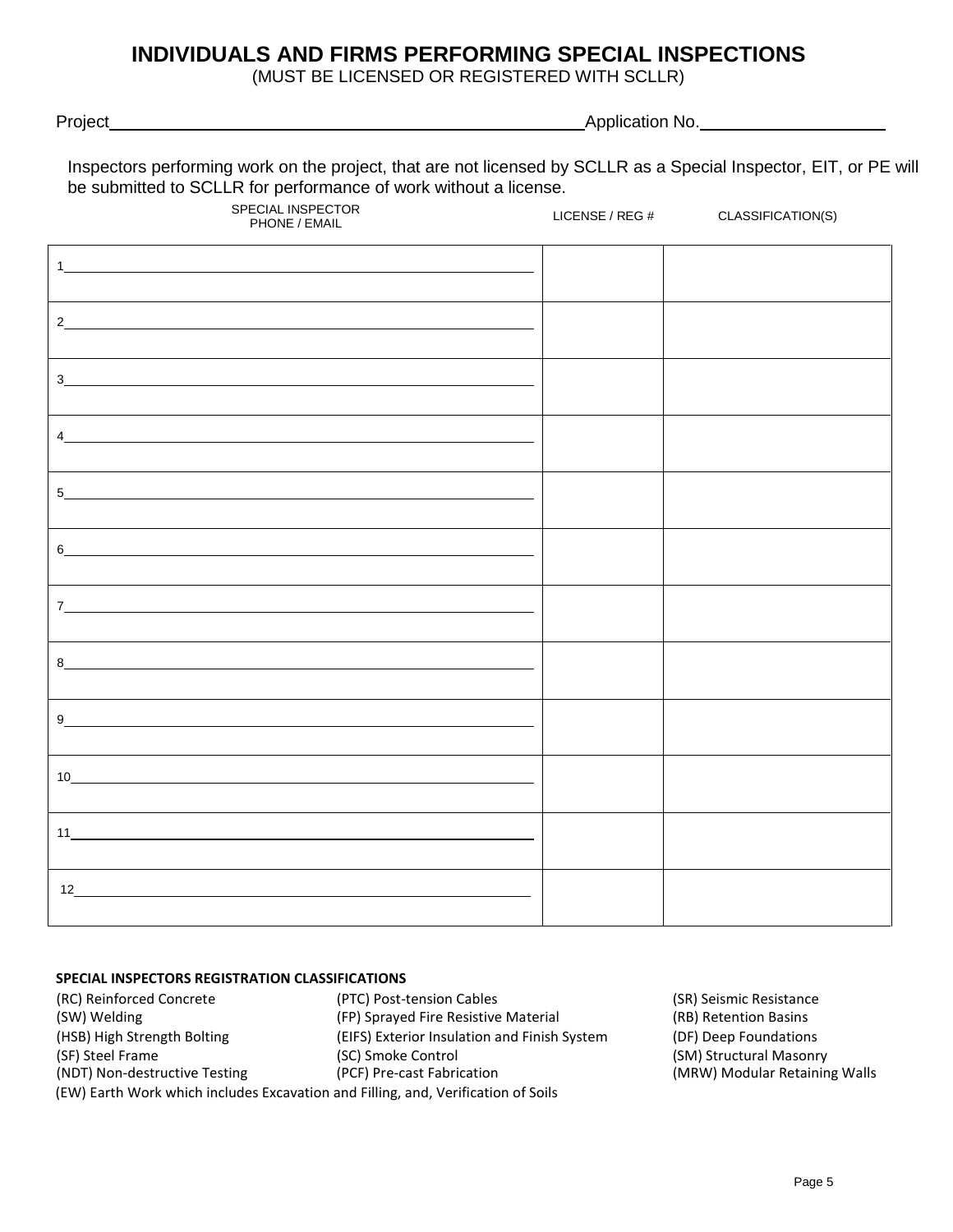## **STATEMENT "Schedule" OF SPECIAL INSPECTIONS**

2018 IBC SECTION 1705

Project **Application No.** The Contract Application No. The Application No. The Application No. The Application No. The Application No. The Application No. The Application No. The Application No. The Application No. The App **Design Professional License No.** 2014 **License No.** 2014 **License No.** 2014 **License No.** Category<br>Item # Verification & Inspection **Continuous** Periodic Req. Y / N Reference Standard or Reference Standard or **IBC Reference Special Inspector**<br>Compliance Document **IBC** Reference Special Inspector **1704.2.4 Report Requirement** Rep.  $\vert$  1 Special Inspector to keep record of special inspections and furnish inspection reports to the building official and to the Registered design professional in responsible charge. ● -- 1704.2.4 **1704.2.5 Inspection of Fabricated Items** Fab.  $\vert$  1 Work done in fabricator shop requires inspector unless the fabricator is registered and approved according to IBC 1704.2.5.1. Where fabricator is approved, **provide fabricator certification document.** -- ● 1704.2.5 **Document** Required Fab.  $\vert$  2 At completion of fabrication, submit certificate of compliance to building official stating the work was performed in accordance with the approved construction documents. -- ● 1704.2.5.1 Document Required **1704.3 Statement of Special Inspections** Rep. A registered design professional in responsible charge shall prepare a statement of special inspections  $\bullet$ 1704.3 (THIS DOCUMENT) **1704.4 Contractor Responsibility** Rep. Each contractor responsible for the construction of a main wind- or seismic force resisting system, designated seismic system or a windor seismic-resisting component listed in the statement of special inspections shall submit a written statement of responsibility. -- ● 1704.4 (Page 4 **Document** required) **1704.5 Submittals to the Building Official** Rep. In addition to the submittal reports of special inspections and tests in accordance with Section 1704.2.4, reports and certificates shall be submitted by the owner or owner's authorized agent to the building official for each of the following. ● -- 1704.5 Rep.  $\vert$  1 Certificates of compliance for the fabrication of structural, load-bearing or lateral load-resisting members or assemblies on the premises of a registered and approval fabricator in accordance with Section 1704.2.5.1 ● -- Section 1704.2.5.1 (Fabricator) 1704.5 Rep.  $\vert$  2 Certificates of compliance for the seismic qualification of nonstructural components, supports and attachments in accordance with Section 1705.13.2 -- | | Section 1705.13.2 | 1704.5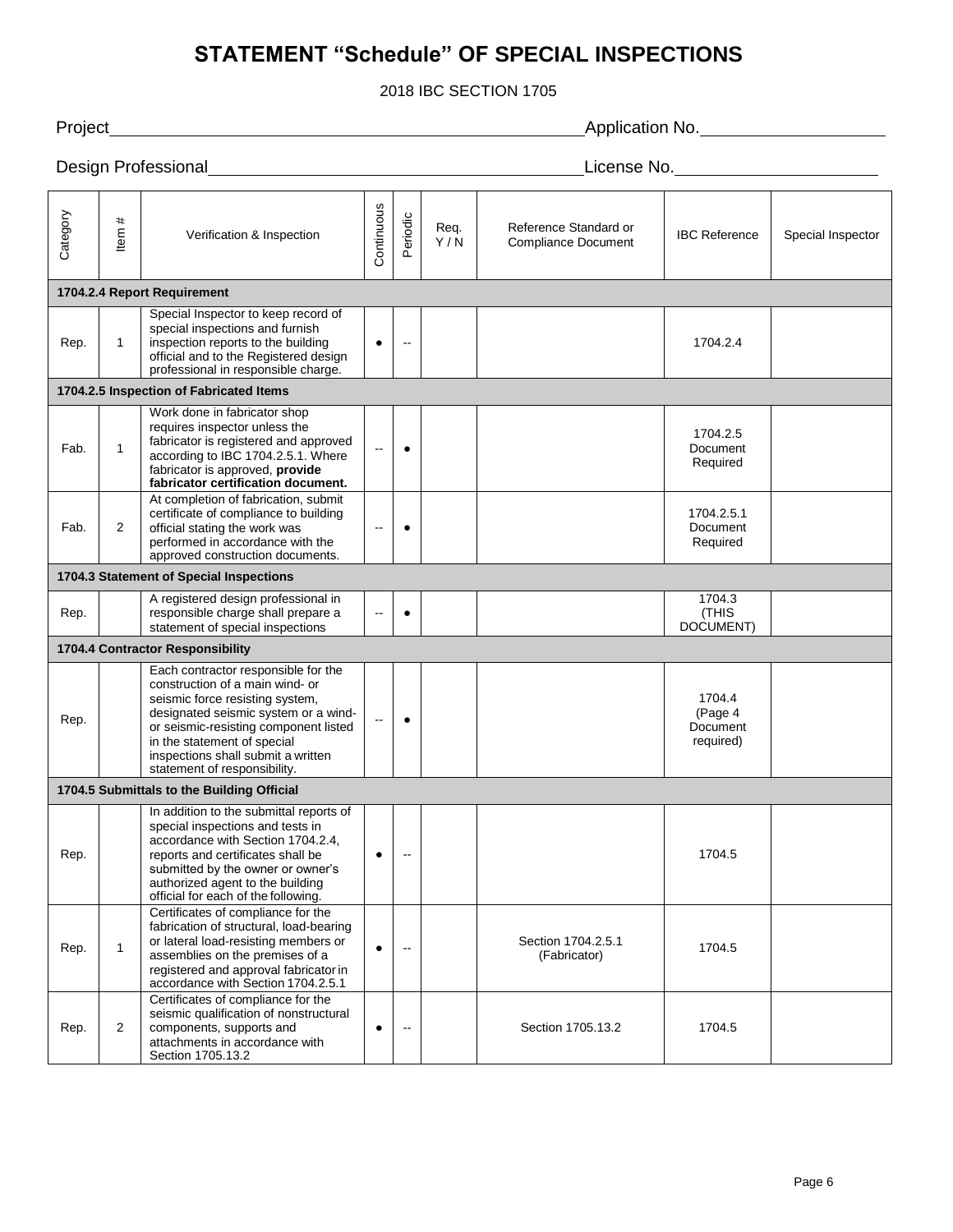| Category      | #<br>ltem      | Verification & Inspection                                                                                                                                                                                                                                                                                                                                                                                                             | Continuous               | Periodic       | Reg<br>Y/N | Reference Standard or<br><b>Compliance Document</b>                 | <b>IBC Reference</b>                   | Agent |
|---------------|----------------|---------------------------------------------------------------------------------------------------------------------------------------------------------------------------------------------------------------------------------------------------------------------------------------------------------------------------------------------------------------------------------------------------------------------------------------|--------------------------|----------------|------------|---------------------------------------------------------------------|----------------------------------------|-------|
| Rep.          | 3              | Certificates of compliance for<br>designated seismic systems in<br>accordance with Section 1705.13.3                                                                                                                                                                                                                                                                                                                                  | $\bullet$                | $\overline{a}$ |            | Section 1705.13.3                                                   | 1704.5 and<br>1704.3.2                 |       |
| Rep.          | 4              | Reports of preconstruction tests for<br>shotcrete in accordance with Section<br>1908.5                                                                                                                                                                                                                                                                                                                                                | $\bullet$                | $\sim$         |            | Section 1908.5                                                      | 1704.5                                 |       |
| Rep.          | 5              | Certificates of compliance for open<br>web steel joist and joist girders in<br>accordance with Section 2207.5                                                                                                                                                                                                                                                                                                                         | $\bullet$                | $\sim$         |            | Section 2207.5                                                      | 1704.5                                 |       |
| Rep.          | 6              | Reports of material properties<br>verifying compliance with the<br>requirements of AWS D1.4 for<br>weldability as specified in Section<br>26.6.4. of ACI 318 for reinforcing bar<br>in concrete complying with a<br>standard other than ASTM A 706 that<br>are to be welded                                                                                                                                                           | $\bullet$                | $\sim$         |            | AWS D1.4 Section 26.6.4<br>of ACI 318<br>ASTM A706                  | 1704.5                                 |       |
| Rep.          | $\overline{7}$ | Reports of mill tests in accordance<br>with Section 20.2.2.5 of ACI 318 for<br>reinforcing bars complying with<br>ASTM A615 and used to resist<br>earthquake-induced flexural or axial<br>forces in the special moment frames,<br>special structural walls or coupling<br>beams connecting special structural<br>walls of seismic force-resisting<br>systems in structures assigned to<br>Seismic Design Category B, C, D, E,<br>or F | $\bullet$                |                |            | Section 20.2.2.5 of ACI 318<br>ASTM A615                            | 1704.5                                 |       |
|               |                | 1704.6 Structural Observation                                                                                                                                                                                                                                                                                                                                                                                                         |                          |                |            |                                                                     |                                        |       |
| Rep.          |                | The owner shall employ a registered<br>design professional to perform<br>structural observation. Prior to<br>commencement of observation, the<br>structural observer shall submit to the<br>building official a written statement<br>identifying frequency and extent of<br>structural observations.                                                                                                                                  | $\overline{a}$           | $\bullet$      |            |                                                                     | 1704.6.1,<br>1704.6.2, and<br>1704.6.3 |       |
|               |                | 1705.2.1 Steel Construction Inspection                                                                                                                                                                                                                                                                                                                                                                                                |                          |                |            |                                                                     |                                        |       |
| Stl.          | 1              | Structural Steel shall be in<br>accordance with the quality<br>assurance inspection requirements of<br><b>AISC 360</b>                                                                                                                                                                                                                                                                                                                | $\overline{\phantom{a}}$ | $\bullet$      |            | <b>AISC 360</b>                                                     | 1705.2.1                               |       |
|               |                | 1705.2.2 to 1705.2.4 Steel Construction other than Structural Steel Inspection                                                                                                                                                                                                                                                                                                                                                        |                          |                |            |                                                                     |                                        |       |
| Stl.          | 1              | Material verification of high-strength<br>bolts, nuts and washers                                                                                                                                                                                                                                                                                                                                                                     |                          |                |            | <b>ASTM Standards</b>                                               | 1705.2                                 |       |
| Stl.          | 1a             | Identification markings to conform to<br>ASTM standards specified in the<br>approved construction documents                                                                                                                                                                                                                                                                                                                           | $\overline{\phantom{a}}$ | $\bullet$      |            | AISC 360, Section A3.3 and<br>applicable ASTM material<br>standards | 1705.2                                 |       |
| Stl.          | 1b             | Manufacturer's certificate test reports                                                                                                                                                                                                                                                                                                                                                                                               | $\ddotsc$                | $\bullet$      |            |                                                                     | 1705.2                                 |       |
| Stl.          | $\overline{2}$ | Inspection of welding                                                                                                                                                                                                                                                                                                                                                                                                                 |                          |                |            |                                                                     |                                        |       |
| Stl<br>(str)  | 2a             | Cold-formed steel deck                                                                                                                                                                                                                                                                                                                                                                                                                |                          |                |            |                                                                     |                                        |       |
| Stl.<br>(str) | 2a<br>(1)      | Floor and roof deck welds                                                                                                                                                                                                                                                                                                                                                                                                             | $\overline{a}$           | $\bullet$      |            | <b>AWS D1.3</b>                                                     | 1705.2                                 |       |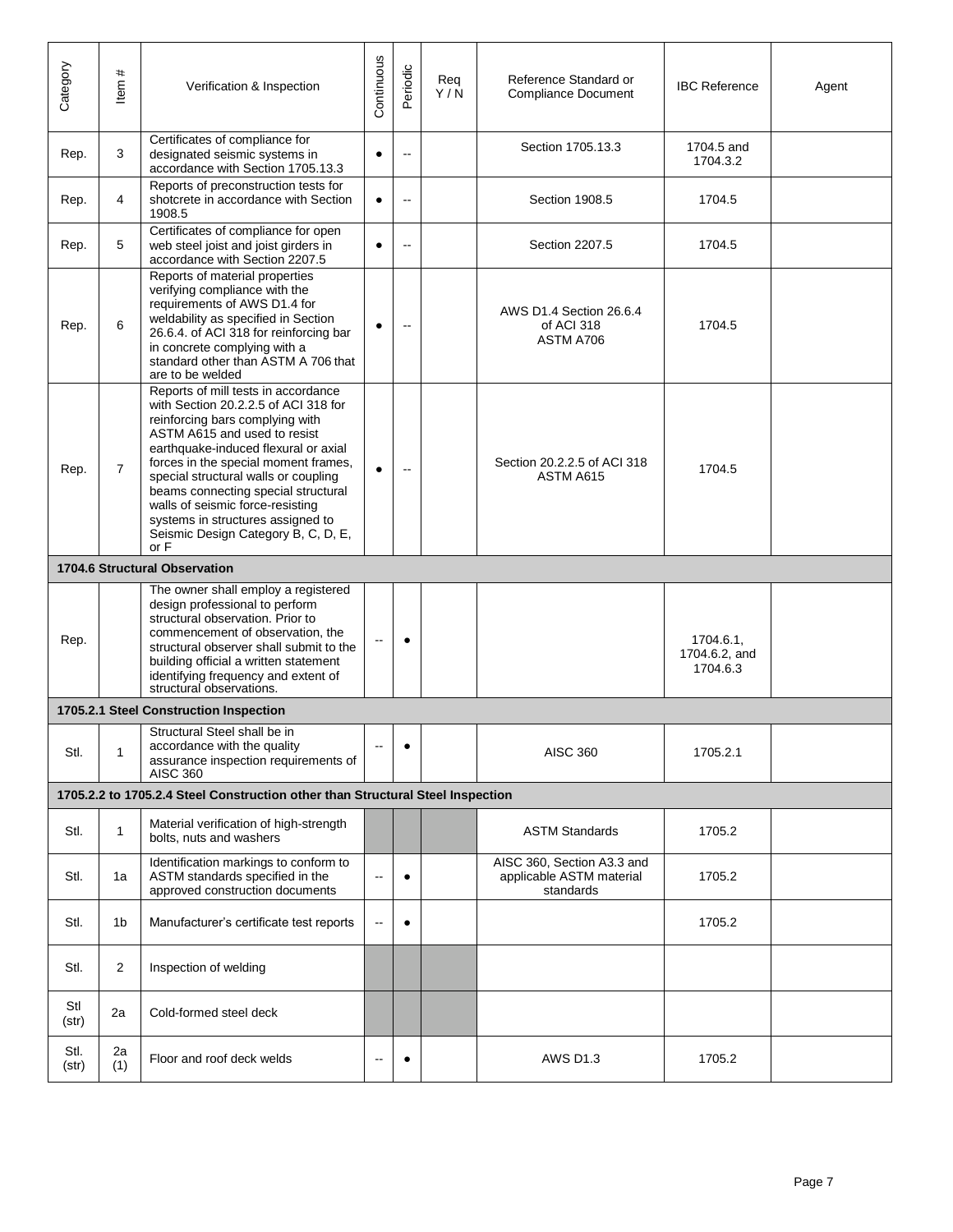| Category        | $\pmb{\ast}$<br>tem   | Verification & Inspection                                                           | Continuous               | Periodic                 | Req<br>Y/N | Reference Standard or<br><b>Compliance Document</b>                | <b>IBC Reference</b>                               | Agent |
|-----------------|-----------------------|-------------------------------------------------------------------------------------|--------------------------|--------------------------|------------|--------------------------------------------------------------------|----------------------------------------------------|-------|
| Stl<br>(reinf)  | 2 <sub>b</sub>        | Reinforcing steel                                                                   |                          | $\sim$                   |            |                                                                    | 1705.2                                             |       |
| Stl.<br>(reinf) | 2 <sub>b</sub><br>(1) | Verification of weldability of<br>reinforcing steel other than ASTM A<br>706        |                          | $\bullet$                |            | <b>AWS D1.4</b><br>ACI 318: 3.5.2                                  | 1705.2                                             |       |
| Stl<br>(reinf)  | 2 <sub>b</sub><br>(2) | Reinforcing steel-resisting flexural<br>and axial forces                            | $\bullet$                | $\overline{\phantom{a}}$ |            | <b>AWS D1.4</b><br>ACI 318: 3.5.2                                  | 1705.2                                             |       |
| Stl.<br>(reinf) | 2 <sub>b</sub><br>(3) | Shear reinforcement                                                                 | $\bullet$                | $\sim$                   |            | <b>AWS D1.4</b><br>ACI 318: 3.5.2                                  | 1705.2                                             |       |
| Stl.<br>(reinf) | 2 <sub>b</sub><br>(4) | Other reinforcing steel                                                             | $\overline{\phantom{a}}$ | $\bullet$                |            | <b>AWS D1.4</b><br>ACI 318: 3.5.2                                  | 1705.2                                             |       |
|                 |                       | 1705.2.3 Inspection of Open-web Steel Joist and Joist Girders                       |                          |                          |            |                                                                    |                                                    |       |
| Stl.            | 1                     | Installation of open-web steel joist<br>and joist girders                           |                          |                          |            |                                                                    | Table 1705.2.3                                     |       |
| Stl.            | 1a                    | End connections - welding or bolted                                                 | $\overline{a}$           | $\bullet$                |            | SJI specification listed in<br>Section 2207.1                      | Table 1705.2.3                                     |       |
| Stl.            | 1b                    | Bridging - horizontal or diagonal                                                   |                          |                          |            |                                                                    | Table 1705.2.3                                     |       |
| Stl.            | 1b<br>(1)             | Standard bridging                                                                   | --                       | ٠                        |            | SJI specification listed in<br>Section 2207.1                      | Table 1705.2.3                                     |       |
| Stl.            | 1b<br>(2)             | Bridging that differs from the SJI<br>specifications listed in Section 2207.1       | $\overline{a}$           | $\bullet$                |            |                                                                    | Table 1705.2.3                                     |       |
|                 |                       | 1705.3 Concrete Construction                                                        |                          |                          |            |                                                                    |                                                    |       |
| Conc.           | 1                     | Inspection of reinforcing steel<br>including prestressing tendons, and<br>placement | $\sim$                   | $\bullet$                |            | ACI 318 Ch. 20, 25.2, 25.3,<br>26.6.1-26.6.3, 35 and IBC<br>1908.4 | Table 1705.3                                       |       |
| Conc.           | $\overline{2}$        | Reinforcing bar welding                                                             |                          |                          |            |                                                                    |                                                    |       |
| Conc.           | 2a                    | Verify weldability of reinforcing bars<br>other than ASTM A 706                     | $\overline{\phantom{a}}$ | $\bullet$                |            |                                                                    | Table 1705.3                                       |       |
| Conc.           | 2 <sub>b</sub>        | Inspect single-pass welds, maximum<br>5/16"                                         | $\sim$                   | $\bullet$                |            | <b>IBC 1905</b><br><b>AWS D1.4</b><br>ACI 318: 26.6.4              | Table 1705.3                                       |       |
| Conc.           | 2c                    | Inspect all other welds                                                             | $\bullet$                | $\overline{\phantom{a}}$ |            |                                                                    | Table 1705.3                                       |       |
| Conc.           | 3                     | Inspection of anchors cast in<br>concrete                                           | $\overline{a}$           | $\bullet$                |            | <b>IBC 1905</b><br>ACI 318: 17.8.2                                 | Table 1705.3                                       |       |
| Conc.           | 4                     | Inspection of anchors post-installed<br>in hardened concrete members                |                          |                          |            |                                                                    |                                                    |       |
| Conc.           | 4a                    | Adhesive anchors installed in<br>horizontally or upwardly inclined<br>orientations  | $\bullet$                | $\sim$                   |            | ACI 318: 17.8.2.4                                                  | Table 1705.3                                       |       |
| Conc.           | 4 <sub>b</sub>        | Mechanical anchors and adhesive<br>anchors not defined in 4a                        | $\overline{a}$           | $\bullet$                |            | ACI 381: 17.8.2                                                    | Table 1705.3                                       |       |
| Conc.           | 5                     | Verifying use of required design mix                                                | $\overline{\phantom{a}}$ | $\bullet$                |            | ACI 318: Ch. 19, 26.4.3,<br>26.4.4                                 | 1904.1, 1904.2,<br>1908.2, 1908.3,<br>Table 1705.3 |       |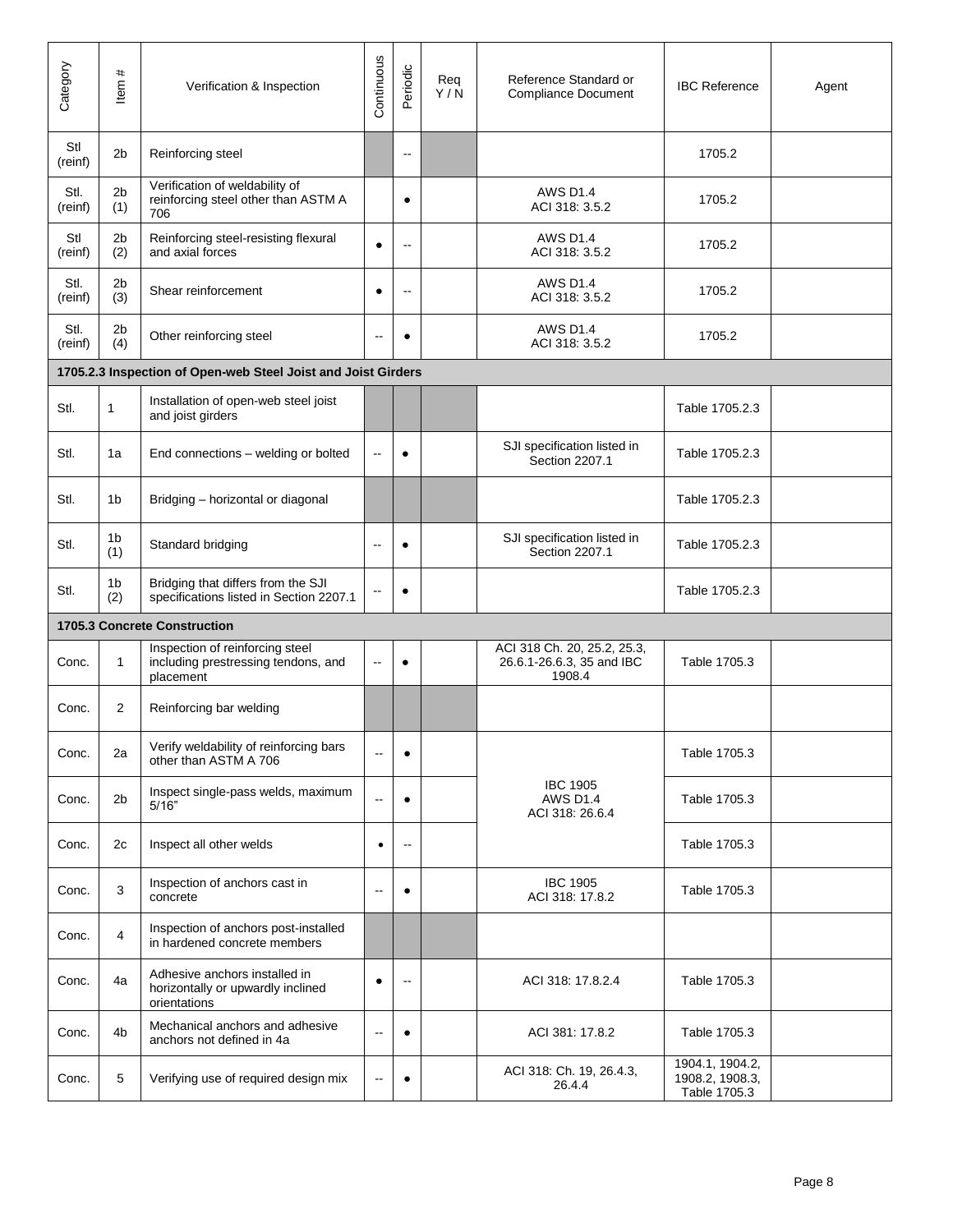| Category            | $\pmb{\ast}$<br>Item | Verification & Inspection                                                                                                                                                                | Continuous               | Periodic                 | Reg<br>Y/N | Reference Standard or<br><b>Compliance Document</b>                                          | <b>IBC Reference</b>                       | Agent |
|---------------------|----------------------|------------------------------------------------------------------------------------------------------------------------------------------------------------------------------------------|--------------------------|--------------------------|------------|----------------------------------------------------------------------------------------------|--------------------------------------------|-------|
| Conc.               | 6                    | Prior to concrete placement, fabricate<br>specimens for strength tests, perform<br>slump and air content tests, and<br>determine the temperature of the<br>concrete                      | $\bullet$                | --                       |            | ASTM C172<br>ASTM C31<br>ACI 318: 26.5, 26.12                                                | 1908.10 &<br>Table 1705.3                  |       |
| Conc.               | $\overline{7}$       | Inspection of concrete and shotcrete<br>placement for proper application<br>techniques                                                                                                   | $\bullet$                | $\overline{\phantom{a}}$ |            | ACI 318: 26.5                                                                                | 1908.6, 1908.7,<br>1908.8, Table<br>1705.3 |       |
| Conc.               | 8                    | Verify maintenance of specified<br>curing temperature and techniques                                                                                                                     | $\overline{\phantom{a}}$ | ٠                        |            | ACI 318: 26.5.3 - 26.5.5                                                                     | 1908.9 & Table<br>1705.3                   |       |
| Conc.               | 9                    | Inspection of pre-stressed concrete                                                                                                                                                      |                          |                          |            |                                                                                              |                                            |       |
| Conc.               | 9a                   | Application of pre-stressing forces                                                                                                                                                      | $\bullet$                | $\overline{a}$           |            | ACI 318: 26.10                                                                               | Table 1705.3                               |       |
| Conc.               | 9b                   | Grouting of bonded pre-stressing<br>tendon                                                                                                                                               | $\bullet$                | $\overline{a}$           |            |                                                                                              | Table 1705.3                               |       |
| Conc.               | 10                   | Inspect erection of precast concrete<br>members                                                                                                                                          | --                       | $\bullet$                |            | ACI 318: Ch. 26.9                                                                            | Table 1705.3                               |       |
| Conc.               | 11                   | Verification of in-situ concrete<br>strength, prior to stressing of tendons<br>in post-tensioned concrete and prior<br>to removal of shores and forms from<br>beams and structural slabs | $\overline{\phantom{a}}$ | $\bullet$                |            | ACI 318: 26.11.2                                                                             | Table 1705.3                               |       |
| Conc.               | 12                   | Inspect formwork for shape, location<br>and dimensions of the concrete<br>member being formed                                                                                            | $\sim$                   |                          |            | ACI 318: 26.11.1(b)                                                                          | Table 1705.3                               |       |
|                     |                      | 1705.4 Masonry Construction                                                                                                                                                              |                          |                          |            |                                                                                              |                                            |       |
| Mas.                |                      | Masonry construction shall be<br>inspected and verified per standards                                                                                                                    | $\bullet$                | $\overline{\phantom{a}}$ |            | TMS 402 and TMS 602                                                                          | 1705.4                                     |       |
| Mas.                | 1                    | Empirically design masonry, glass<br>unit masonry and masonry veneer in<br><b>Risk Category IV</b>                                                                                       | $\bullet$                | $\overline{\phantom{a}}$ |            | Section 2109, 2110 or Chapter<br>14, Section 1604.5, shall<br>comply with TMS 602 Level<br>2 | 1705.4.1                                   |       |
| Mas.                | $\overline{2}$       | Vertical masonry foundation<br>elements                                                                                                                                                  |                          | $\bullet$                |            | IBC Section 1705.4                                                                           | 1705.4.2                                   |       |
|                     |                      | 1705.5 Wood Construction                                                                                                                                                                 |                          |                          |            |                                                                                              |                                            |       |
| Wd                  | 1                    | High-Load Diaphragms                                                                                                                                                                     | $\sim$                   | $\bullet$                |            | IBC Sec. 2306.2, Sec 1704.2,<br>approved construction<br>drawings                            | 1705.5.1                                   |       |
| Wd                  | $\overline{2}$       | Metal-plate-connected wood trusses<br>spanning 60 feet or greater                                                                                                                        |                          |                          |            | Approved truss submittal<br>package (bracing)                                                | 1705.5.2                                   |       |
| <b>1705.6 Soils</b> |                      |                                                                                                                                                                                          |                          |                          |            |                                                                                              |                                            |       |
| Soil                | 1                    | Verify materials below shallow<br>foundations are adequate to achieve<br>the design bearing capacity                                                                                     | $\sim$                   | $\bullet$                |            |                                                                                              | Table 1705.6                               |       |
| Soil                | $\overline{2}$       | Verify excavations are extended to<br>proper depth and have reached<br>proper material                                                                                                   | $\overline{\phantom{a}}$ | $\bullet$                |            |                                                                                              | Table 1705.6                               |       |
| Soil                | 3                    | Perform classification and testing of<br>compacted fill materials                                                                                                                        | μ.                       | $\bullet$                |            |                                                                                              | Table 1705.6                               |       |
| Soil                | 4                    | Verify use of proper materials,<br>densities and lift thicknesses during<br>placement and compaction of<br>compacted fill                                                                | $\bullet$                | $\overline{\phantom{a}}$ |            |                                                                                              | Table 1705.6                               |       |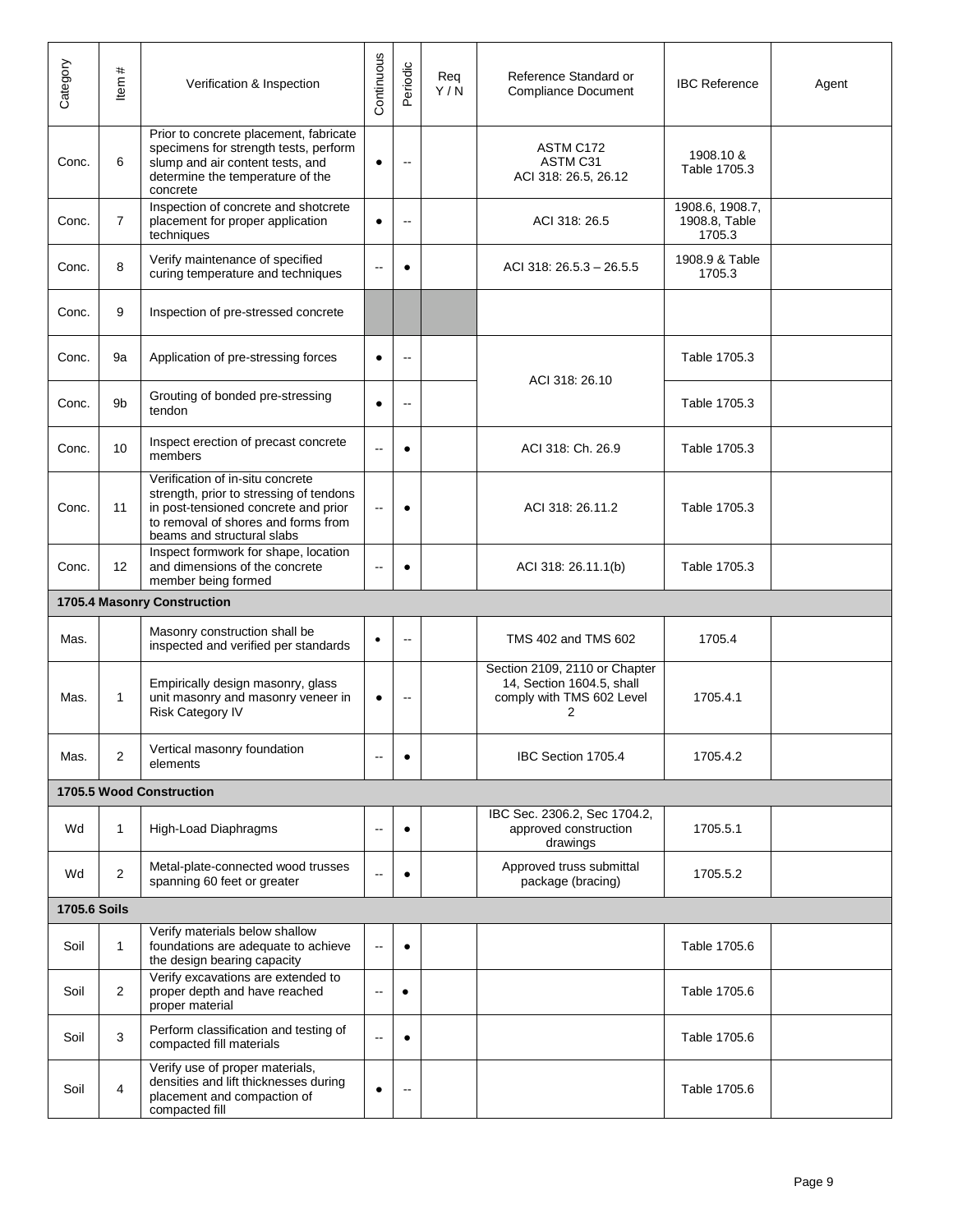| Category   | #<br>ltem      | Verification & Inspection                                                                                                                                                                                                                                                                | Continuous               | Periodic                 | Req<br>Y/N | Reference Standard or<br><b>Compliance Document</b>                   | <b>IBC Reference</b>          | Agent |
|------------|----------------|------------------------------------------------------------------------------------------------------------------------------------------------------------------------------------------------------------------------------------------------------------------------------------------|--------------------------|--------------------------|------------|-----------------------------------------------------------------------|-------------------------------|-------|
| Soil       | 5              | Prior to placement of compacted fill,<br>observe sub-grade and verify that<br>site has been prepared properly                                                                                                                                                                            | $\ddotsc$                | $\bullet$                |            |                                                                       | Table 1705.6                  |       |
|            |                | 1705.7 Driven Deep Foundation                                                                                                                                                                                                                                                            |                          |                          |            |                                                                       |                               |       |
| Drv        | 1              | Verify element materials, sizes and<br>lengths comply with the requirements                                                                                                                                                                                                              | $\bullet$                | $\overline{\phantom{a}}$ |            |                                                                       | Table 1705.7                  |       |
| Drv        | $\overline{2}$ | Determine capacities of test<br>elements and conduct additional load<br>tests, as required                                                                                                                                                                                               | $\bullet$                | $\overline{a}$           |            |                                                                       | Table 1705.7                  |       |
| Drv        | 3              | Inspect driving operations and<br>maintain complete and accurate<br>records for each element                                                                                                                                                                                             | $\bullet$                | $\overline{\phantom{a}}$ |            |                                                                       | Table 1705.7                  |       |
| Drv        | 4              | Verify placement locations and<br>plumbness, confirm type and size of<br>hammer, record number of blows per<br>foot of penetration, determine<br>required penetrations to achieve<br>design capacity, record tip and butt<br>elevations and document any<br>damage to foundation element | $\bullet$                | $\sim$                   |            |                                                                       | Table 1705.7                  |       |
| Drv        | 5              | For steel elements, perform<br>additional inspections in accordance<br>with Section 1705.2                                                                                                                                                                                               | --                       |                          |            |                                                                       | Sec. 1705.2 &<br>Table 1705.7 |       |
| Drv        | 6              | For concrete elements and concrete<br>filled elements, perform additional<br>inspections in accordance with<br>Section 1705.3                                                                                                                                                            | $\overline{a}$           | $\sim$                   |            |                                                                       | Sec. 1705.3 &<br>Table 1705.7 |       |
| Drv        | $\overline{7}$ | For specialty elements, perform<br>additional inspections as determined<br>by the registered design professional<br>in responsible charge                                                                                                                                                | $\sim$                   | $\overline{\phantom{a}}$ |            |                                                                       | Table 1705.7                  |       |
|            |                | 1705.8 Cast-In-Place Deep Foundation                                                                                                                                                                                                                                                     |                          |                          |            |                                                                       |                               |       |
| <b>CIP</b> | 1              | Inspect drilling operations and<br>maintain complete and accurate<br>records for each element                                                                                                                                                                                            | $\bullet$                | $\sim$                   |            |                                                                       | Table 1705.8                  |       |
| <b>CIP</b> | 2              | Verify placement locations and<br>plumbness; confirm element<br>diameters, bell diameters (if<br>applicable), lengths, embedment into<br>bedrock (if applicable) and adequate<br>end bearing strata capacity. Record<br>concrete or grout volumes                                        | $\bullet$                | $\overline{\phantom{a}}$ |            |                                                                       | Table 1705.8                  |       |
| <b>CIP</b> | 3              | For concrete elements, perform<br>additional inspections in accordance<br>with Section 1705.3                                                                                                                                                                                            | $\overline{\phantom{a}}$ | $\overline{a}$           |            |                                                                       | Sec. 1705.3 &<br>Table 1705.8 |       |
|            |                | 1705.9 Helical Pile Foundations                                                                                                                                                                                                                                                          |                          |                          |            |                                                                       |                               |       |
| <b>HPF</b> | 1              | Installation of helical pile foundations                                                                                                                                                                                                                                                 | $\bullet$                | $\overline{\phantom{a}}$ |            | Approved Geotechnical report<br>and registered design<br>professional | 1705.9                        |       |
|            |                | 1705.10 Special Inspections for Fabricated Items                                                                                                                                                                                                                                         |                          |                          |            |                                                                       |                               |       |
| Fab        |                | Special inspections of fabricated<br>items shall be performed in<br>accordance with Section 1704.2.5                                                                                                                                                                                     |                          |                          |            |                                                                       | Sec. 1704.2.5<br>and 1705.10  |       |
|            |                | 1705.11 Special Inspections for Wind Resistance                                                                                                                                                                                                                                          |                          |                          |            |                                                                       |                               |       |
| Wind       |                | Wind Requirements for buildings and<br>structures per 1705.11                                                                                                                                                                                                                            |                          |                          |            |                                                                       | 1705.11                       |       |
| Wind       | 1              | Structural Wood                                                                                                                                                                                                                                                                          |                          |                          |            |                                                                       | 1705.11.1                     |       |
| Wind       | 1a             | Field gluing operations of elements of<br>the main windforce-resisting system                                                                                                                                                                                                            | $\bullet$                | $\overline{\phantom{a}}$ |            |                                                                       | 1705.11.1                     |       |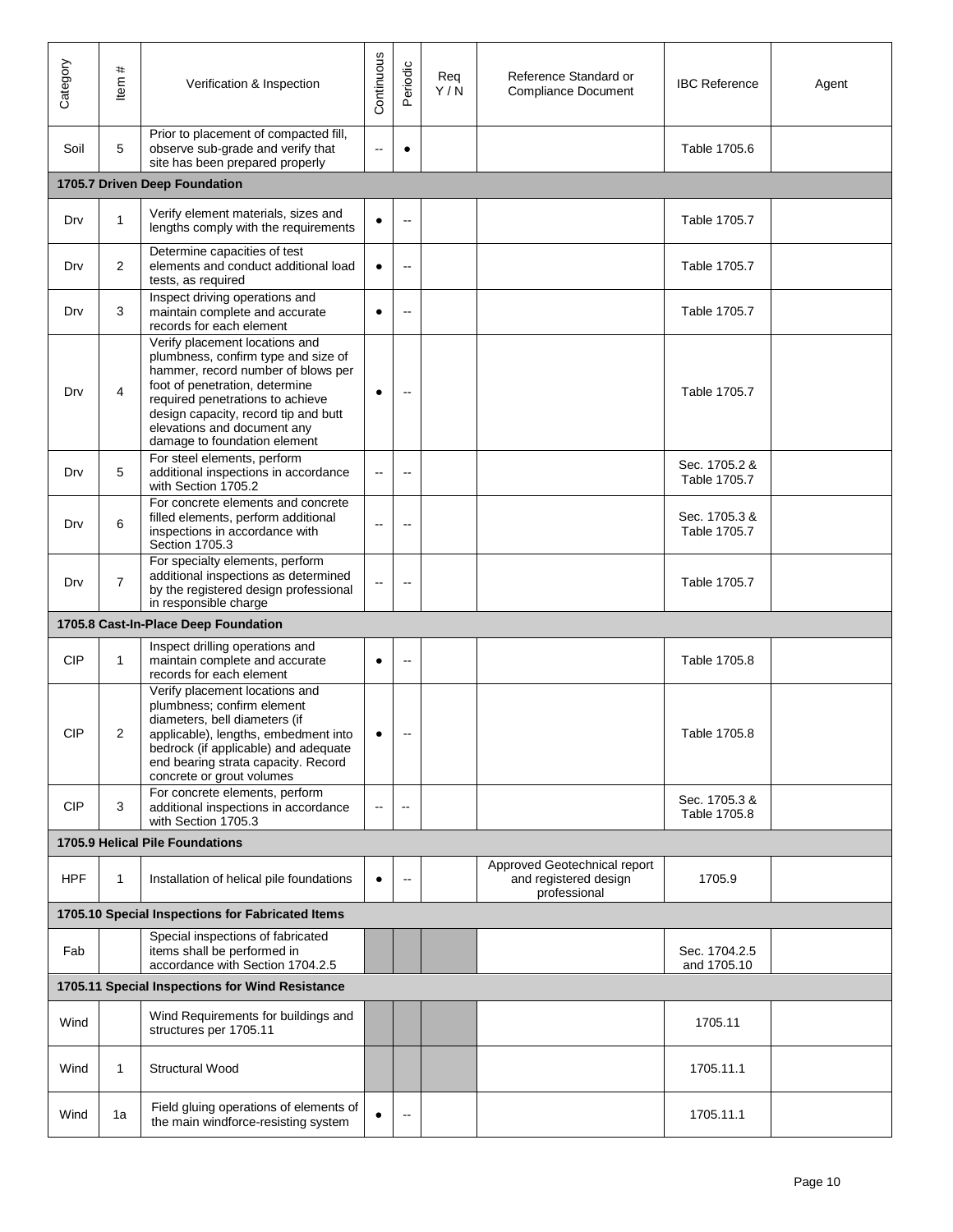| Category    | #<br>Item      | Verification & Inspection                                                                                                                                                                                                                                                                                                                                                       | Continuous               | Periodic  | Reg<br>Y/N | Reference Standard or<br><b>Compliance Document</b> | <b>IBC Reference</b> | Agent |
|-------------|----------------|---------------------------------------------------------------------------------------------------------------------------------------------------------------------------------------------------------------------------------------------------------------------------------------------------------------------------------------------------------------------------------|--------------------------|-----------|------------|-----------------------------------------------------|----------------------|-------|
| Wind        | 1 <sub>b</sub> | Nailing, bolting, anchoring and other<br>fastening of elements of the main<br>windforce-resisting system, including<br>wood shear walls, wood diaphragms,<br>drag struts, braces and hold-downs                                                                                                                                                                                 | $\overline{\phantom{a}}$ | $\bullet$ |            |                                                     | 1705.11.1            |       |
| Wind        | $\mathbf{2}$   | Cold-formed steel light-frame<br>construction                                                                                                                                                                                                                                                                                                                                   |                          | $\bullet$ |            |                                                     | 1705.11.2            |       |
| Wind        | 3              | Wind-resisting components.<br>1. Roof covering, roof deck and roof<br>framing connections<br>2. Exterior wall covering and wall<br>connections to roof and floor<br>diaphragms and framing                                                                                                                                                                                      | $\overline{a}$           | $\bullet$ |            |                                                     | 1705.11.3            |       |
|             |                | 1705.12 Special Inspection for Seismic Resistance                                                                                                                                                                                                                                                                                                                               |                          |           |            |                                                     |                      |       |
| <b>Seis</b> | 1              | Structural Steel seismic resistance<br>shall be in accordance with Section<br>1705.12.1.1 or 1705.12.1.2 as<br>applicable                                                                                                                                                                                                                                                       |                          |           |            | Section 1705.12.1.1<br>Section 1705.12.1.2          | 1705.12.1            |       |
| Seis        | 1a             | Seismic force-resisting systems of<br>structural steel in the seismic force-<br>resisting systems of buildings and<br>structures assigned to Seismic<br>Design Category B, C, D, E or F shall<br>be performed in accordance with the<br>quality assurance of requirements of<br>AISC 341.                                                                                       | $\sim$                   | $\bullet$ |            | <b>AISC 341</b>                                     | 1705.12.1.1          |       |
| Seis        | 1b             | Structural steel elements in the<br>seismic force resisting systems of<br>buildings and structures assigned to<br>Seismic Design Category B, C, D, E<br>or F other than those covered in<br>Section 1705.12.1.1, including struts,<br>collectors, chords and foundation<br>elements, shall be performed in<br>accordance with the quality<br>assurance requirements of AISC 341 | $\sim$                   | $\bullet$ |            | Section 1705.12.1.1<br><b>AISC 341</b>              | 1705.12.1.2          |       |
| Seis        | $\overline{2}$ | Structural wood for the seismic force-<br>resisting systems of structures<br>assigned to Seismic Design Category<br>$C, D, E$ or $F$                                                                                                                                                                                                                                            |                          |           |            |                                                     | 1705.12.2            |       |
| Seis        | 2a             | Structural wood field gluing<br>operations of elements of seismic<br>force-resisting system                                                                                                                                                                                                                                                                                     | $\bullet$                | --        |            |                                                     | 1705.12.2            |       |
| Seis        | 2b             | Structural wood fastening for nailing,<br>bolting, anchoring and other<br>fastening of elements of the seismic<br>force-resisting system, including<br>wood shear walls, wood diaphragms,<br>drag struts, braces, shear panels and<br>hold downs                                                                                                                                | $\sim$                   | $\bullet$ |            |                                                     | 1705.12.2            |       |
| Seis        | 3              | Cold-formed steel light-frame<br>construction for seismic force<br>resisting systems of structures<br>assigned to Seismic Design Category<br>$C, D, E$ or $F$                                                                                                                                                                                                                   |                          |           |            |                                                     | 1705.12.3            |       |
| Seis        | 3a             | For welding operations of elements<br>of the seismic force resisting system                                                                                                                                                                                                                                                                                                     | --                       | $\bullet$ |            |                                                     | 1705.12.3            |       |
| Seis        | 3b             | For screw attachment, bolting,<br>anchoring and other fastening of<br>elements of the seismic force-<br>resisting system, including shear<br>walls, braces, diaphragms, collectors<br>(drag struts) and hold-downs                                                                                                                                                              | --                       |           |            |                                                     | 1705.12.3            |       |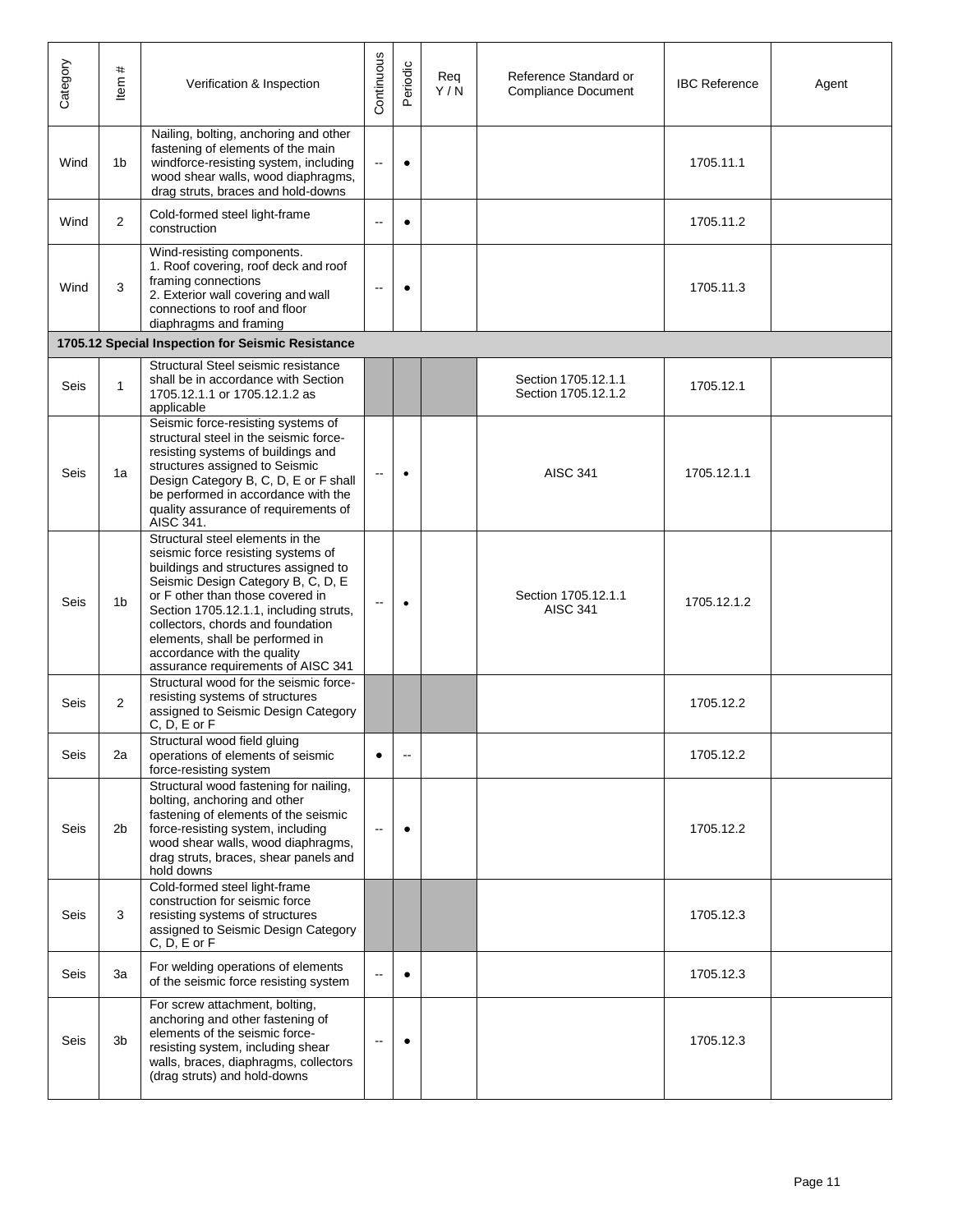| Category                               | #<br>ltem      | Verification & Inspection                                                                                                                                                                                                                                                                                                                                                 | Continuous               | Periodic  | Reg<br>Y/N | Reference Standard or<br><b>Compliance Document</b>                                                                  | <b>IBC Reference</b>       | Agent |
|----------------------------------------|----------------|---------------------------------------------------------------------------------------------------------------------------------------------------------------------------------------------------------------------------------------------------------------------------------------------------------------------------------------------------------------------------|--------------------------|-----------|------------|----------------------------------------------------------------------------------------------------------------------|----------------------------|-------|
| Seis                                   | 4              | Designated seismic system<br>verifications for structures assigned<br>to Seismic Design Category C, D, E<br>or F, the special inspector shall<br>examine designated seismic systems<br>requiring seismic qualification in<br>accordance with Section 13.2.2 of<br>ASCE 7 and verify that the label,<br>anchorage and mounting conform to<br>the certificate of compliance | $\sim$                   | $\bullet$ |            | Section 13.2.2<br>ASCE 7                                                                                             | 1705.12.4                  |       |
| Seis                                   | 5              | Architectural Components in D, E, or<br>F                                                                                                                                                                                                                                                                                                                                 |                          | $\bullet$ |            |                                                                                                                      | 1705.12.5                  |       |
| Seis                                   | 5.1            | Access Floors in D, E, or F                                                                                                                                                                                                                                                                                                                                               | $\sim$                   | $\bullet$ |            |                                                                                                                      | 1705.12.5.1                |       |
| Seis                                   | 6              | Plumbing, Mechanical and Electrical<br>Components                                                                                                                                                                                                                                                                                                                         |                          |           |            |                                                                                                                      | 1705.12.6                  |       |
| Seis                                   | 6a             | Anchorage of electrical equipment for<br>emergency or standby power<br>systems, in C, D, E or F                                                                                                                                                                                                                                                                           | $\sim$                   | $\bullet$ |            |                                                                                                                      | 1705.12.6                  |       |
| Seis                                   | 6 <sub>b</sub> | Anchorage of other electrical<br>equipment in E or F                                                                                                                                                                                                                                                                                                                      | $\overline{\phantom{a}}$ | $\bullet$ |            |                                                                                                                      | 1705.12.6                  |       |
| Seis                                   | 6c             | Installation and anchoring of piping<br>systems designed to carry hazardous<br>materials and associated mechanical<br>units in C, D, E or F                                                                                                                                                                                                                               | $\overline{\phantom{a}}$ | $\bullet$ |            |                                                                                                                      | 1705.12.6                  |       |
| Seis                                   | 6d             | Installation of HVAC ductwork that<br>will carry hazardous materials in C,<br>D, E or F                                                                                                                                                                                                                                                                                   | $\sim$                   | $\bullet$ |            |                                                                                                                      | 1705.12.6                  |       |
| Seis                                   | 6e             | Installation of vibration isolation<br>systems with nominal clearance<br>of 0.25 inches or less between<br>equipment support frame and<br>restraint where indicated on<br>construction documents<br>in $C, D, E$ or $F$                                                                                                                                                   | $\overline{a}$           | $\bullet$ |            |                                                                                                                      | 1705.12.6                  |       |
| Seis                                   | 6f             | Installation of mechanical and<br>electrical equipment, including<br>duct work, piping systems, and<br>structural supports, where<br>automatic fire sprinkler systems<br>are installed in C, D, E, or F.                                                                                                                                                                  | --                       | $\bullet$ |            |                                                                                                                      | 1705.12.6                  |       |
| Seis                                   | $\overline{7}$ | Storage Rack during anchoring<br>storage racks 8 feet or greater in<br>height in D, E or F                                                                                                                                                                                                                                                                                | $\sim$                   | $\bullet$ |            |                                                                                                                      | 1705.12.7                  |       |
| Seis                                   | 8              | Seismic Isolation System in B, C, D, E<br>or F                                                                                                                                                                                                                                                                                                                            |                          | $\bullet$ |            |                                                                                                                      | 1705.12.8                  |       |
| Seis                                   | 9              | Cold-formed steel special bolted<br>moment frames in the seismic force-<br>resisting systems of structures<br>assigned to seismic Design Category<br>$D. E$ or $F$                                                                                                                                                                                                        | $\sim$                   | $\bullet$ |            |                                                                                                                      | 1705.12.9                  |       |
| 1705.13 Testing for Seismic Resistance |                |                                                                                                                                                                                                                                                                                                                                                                           |                          |           |            |                                                                                                                      |                            |       |
| Test                                   | 1              | Nondestructive testing of structural<br>steel                                                                                                                                                                                                                                                                                                                             |                          |           |            | Section 1705.13.1.1<br>Section 1705.13.1.2                                                                           | 1705.13.1                  |       |
| Test                                   | 1a             | Seismic force-resisting systems                                                                                                                                                                                                                                                                                                                                           | --                       | $\bullet$ |            | <b>AISC 341</b>                                                                                                      | 1706.13.1.1                |       |
| Test                                   | 1 <sub>b</sub> | Structural steel elements                                                                                                                                                                                                                                                                                                                                                 | $\sim$                   | $\bullet$ |            | <b>AISC 341</b>                                                                                                      | 1705.13.1.2                |       |
| Test                                   | $\overline{2}$ | Seismic certification of nonstructural<br>components and designated seismic<br>systems                                                                                                                                                                                                                                                                                    | --                       | $\bullet$ |            | Per the registered design<br>professional's requirements<br>on the construction<br>documents.<br>Sec. 13.2 of ASCE 7 | 1705.13.2 and<br>1705.13.3 |       |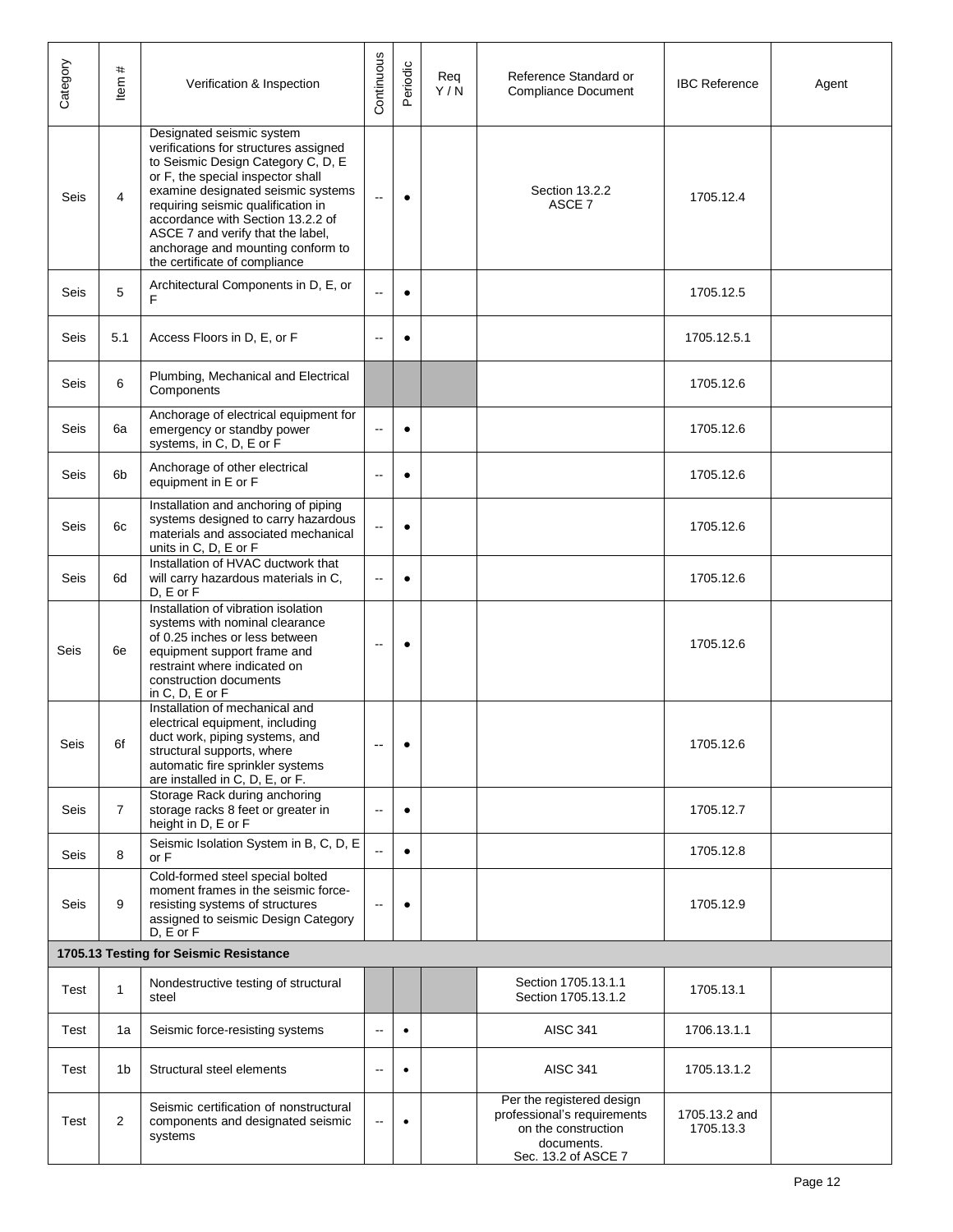| Category   | $\pmb{\ast}$<br>tem | Verification & Inspection                                                                                                                                                                                                                                                                  | Continuous                   | Periodic  | Req<br>Y/N | Reference Standard or<br><b>Compliance Document</b> | <b>IBC Reference</b> | Agent |
|------------|---------------------|--------------------------------------------------------------------------------------------------------------------------------------------------------------------------------------------------------------------------------------------------------------------------------------------|------------------------------|-----------|------------|-----------------------------------------------------|----------------------|-------|
| Test       | 3                   | Seismically isolated structures                                                                                                                                                                                                                                                            | $\overline{\phantom{a}}$     | $\bullet$ |            | Sec. 17.8 of ASCE 7                                 | 1705.13.4            |       |
|            |                     | 1705.14 Sprayed Fire-Resistant Materials                                                                                                                                                                                                                                                   |                              |           |            |                                                     |                      |       |
| <b>FRM</b> | $\mathbf{1}$        | Physical and visual tests:<br>1. Condition of substrates<br>2. Thickness of application<br>3. Density in pounds per cubic foot<br>4. Bond strength adhesion/cohesion<br>5. Condition of finished application                                                                               | $\overline{\phantom{a}}$     | $\bullet$ |            |                                                     | 1705.14.1            |       |
| <b>FRM</b> | $\overline{2}$      | Structural member surface conditions<br>in conformance with approved fire-<br>resistance design and manufacturers<br>instructions                                                                                                                                                          | $\overline{a}$               | $\bullet$ |            |                                                     | 1705.14.2            |       |
| <b>FRM</b> | 3                   | Application per<br>manufacturer's instructions                                                                                                                                                                                                                                             | --                           | $\bullet$ |            |                                                     | 1705.14.3            |       |
| <b>FRM</b> | 4                   | <b>Thickness</b>                                                                                                                                                                                                                                                                           | $\sim$                       | $\bullet$ |            | ASTM E605                                           | 1705.14.4            |       |
| <b>FRM</b> | 4a                  | Minimum allowable thickness                                                                                                                                                                                                                                                                | $\overline{a}$               | $\bullet$ |            | ASTM E605                                           | 1705.14.4.1          |       |
| <b>FRM</b> | 4 <sub>b</sub>      | Floor, roof and wall assemblies. Not<br>less than four measurements for<br>each 1,000 sq. ft. of the sprayed area<br>in each story or portion thereof                                                                                                                                      | $\overline{\phantom{a}}$     | $\bullet$ |            | ASTM E605                                           | 1705.14.4.2          |       |
| <b>FRM</b> | 4c                  | Cellular decks. Thickness<br>measurements shall be selected from<br>a square area, 12 inches x 12 inches<br>in size. A minimum of four<br>measurements shall be made,<br>located symmetrically within the<br>square area                                                                   | $\overline{a}$               | $\bullet$ |            | ASTM E605                                           | 1705.14.4.3          |       |
| <b>FRM</b> | 4d                  | Fluted decks. Thickness<br>measurements shall be selected from<br>a square area, 12 inches x 12 inches<br>in size. A minimum of four<br>measurements shall be made,<br>located symmetrically within the<br>square area, including one of each of<br>the following: valley, crest and sides | $\overline{a}$               | $\bullet$ |            | ASTM E605                                           | 1705.14.4.4          |       |
| <b>FRM</b> | 4e                  | Structural members. Thickness<br>testing shall be performed on not less<br>than 25 percent of the structural<br>members on each floor.                                                                                                                                                     | $\sim$                       | $\bullet$ |            | ASTM E605                                           | 1705.14.4.5          |       |
| <b>FRM</b> | 4f                  | Beams and girders. Thickness<br>measurements shall be made at nine<br>locations around the beam or girder<br>at each end of a 12-inch length                                                                                                                                               | $\overline{\phantom{a}}$     | $\bullet$ |            | ASTM E605                                           | 1705.14.4.6          |       |
| <b>FRM</b> | 4 <sub>q</sub>      | Joists and trusses. Thickness<br>measurements shall be made at<br>seven locations around the joist or<br>truss at each end of a 12-inch length                                                                                                                                             | $\sim$                       | $\bullet$ |            | ASTM E605                                           | 1705.14.4.7          |       |
| <b>FRM</b> | 4h                  | Wide-flanged columns. Thickness<br>measurements shall be made at<br>twelve locations around the column<br>at each end of a 12-inch length                                                                                                                                                  |                              |           |            | ASTM E605                                           | 1705.14.4.8          |       |
| <b>FRM</b> | 4i                  | Hollow structural section and pipe<br>columns. Thickness measurements<br>shall be made at minimum of four<br>locations around the column at each<br>end of a 12-inch length                                                                                                                | $\overline{\phantom{a}}$     | $\bullet$ |            | ASTM E605                                           | 1705.14.4.9          |       |
| <b>FRM</b> | 5                   | Density                                                                                                                                                                                                                                                                                    | $\sim$                       | $\bullet$ |            | ASTM E605                                           | 1705.14.5            |       |
| <b>FRM</b> | 5a                  | From each floor, roof and wall<br>assembly at the rate of not less than<br>one sample for every 2,500 square<br>feet or portion thereof of the sprayed<br>area in each story                                                                                                               | $\qquad \qquad \blacksquare$ | $\bullet$ |            | ASTM E605                                           | 1705.14.5            |       |